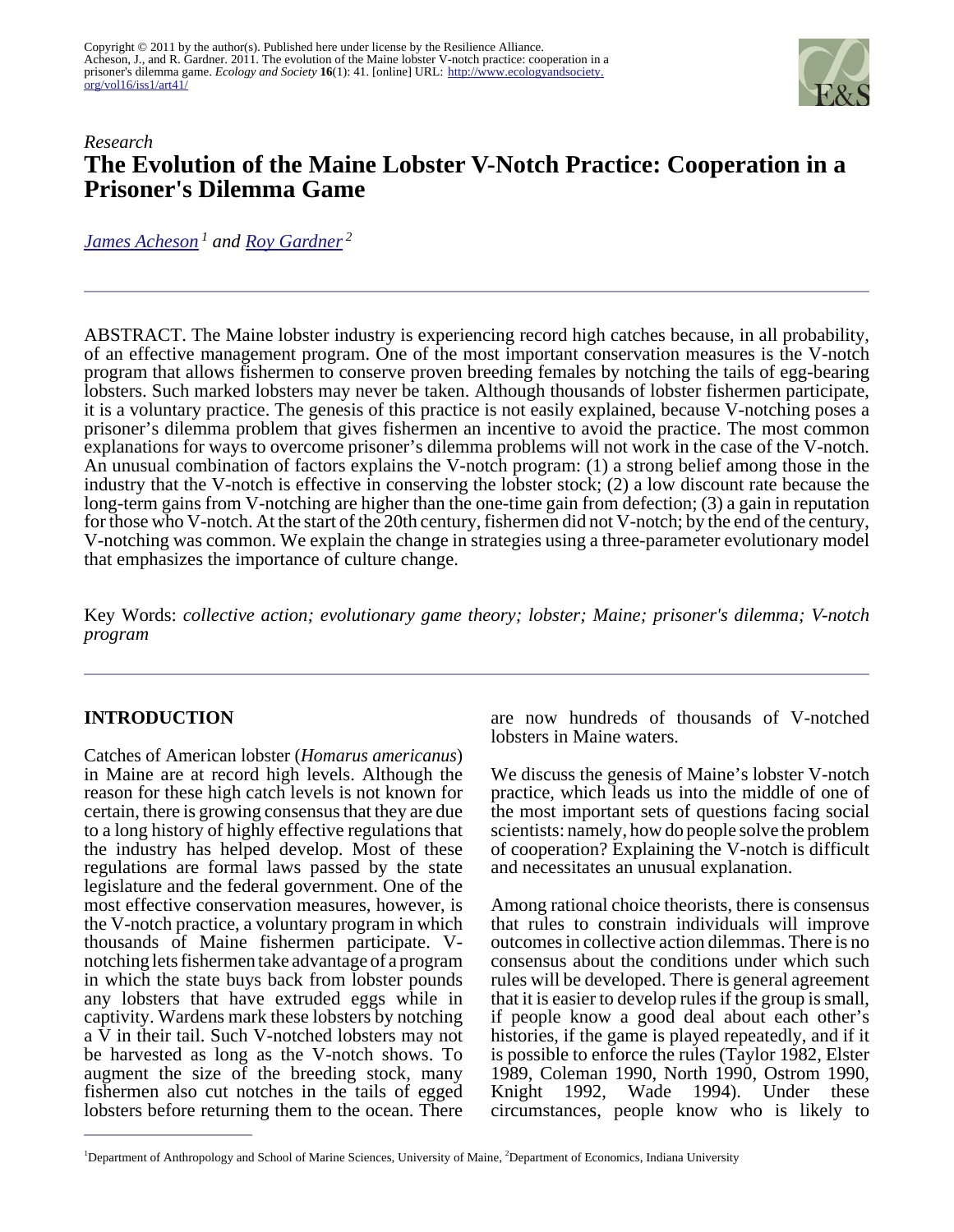cooperate and can monitor and identify shirkers. Another factor affecting the willingness to cooperate is the ability to curb free riders, because people will not invest in public goods or rules if most of the benefits go to those who did not sacrifice to produce them. A large number of factors have been mentioned by various theorists as affecting cooperation, including homogeneity, discount rate, political entrepreneurship, trust, community, and ability to change the rules (Ostrom 1990, 2000*a*, 2000*b*, Agrawal 2002).

In addition, several theories have been developed about the mechanisms by which rules are produced, including those of Lewis (1969), Sugden (1986), North (1990), and Knight (1992), as well as work by those concerned with adaptation and evolution (Axelrod 1984, Fehr and Gächter 2000, Nowak and Sigmund 2005, Henrich and Henrich 2007). Some of these factors play a role in the V-notch.

Common-pool resources, including marine fisheries, present a classic collective action dilemma. In such situations there is a divergence between what is in the interest of individuals and what is optimal for society (Elster 1989, Taylor 1990). In the case of fisheries, it is in the self-interest of individual skippers to get as many fish as possible even though a rule constraining exploitive effort would result in a sustainable fishery and larger catches. In most fisheries, the conditions necessary for rules to constrain fishing effort have been largely absent, with the result that many fish stocks are dangerously overexploited (Hardin 1968, Acheson 1989, McGoodwin 1990, Wade 1994, Thompson 2000). The lobster fishery is different in that it has repeatedly solved its collective action dilemmas (Acheson 2003).

## **THE MAINE LOBSTER INDUSTRY**

The American lobster is found in the inshore waters off the Atlantic coast of North America from Newfoundland to Virginia. Lobster biologists and fishermen measure lobsters on the carapace, i.e., from the eye socket to the back of the body shell. Scientists record measurements in millimeters. The law is stated in inches. In this article, when we are speaking of legal measures, inches will be used. When lobsters extrude eggs, they remain attached to their bodies for a period of months. They are Vnotched during this period when eggs are visible.

The lobster fishery is an inshore trap fishery. Most lobster boats are between 10.6 and 12 m long and are operated by one- or two-person crews who fish an average of 575 wire traps. Currently there are about 6000 lobster boats in Maine (Acheson 2003). The industry is highly territorial. To catch lobster, a person must gain acceptance by a group of people fishing from one harbor, called a "harbor gang" (Acheson 1988). Once admission is gained, the fisherman can fish only in this group's territory; territories average about 200 km². They are defended in some cases by the surreptitious destruction of lobster gear (Acheson 1988, 2003).

The people who fish from the same harbor are some of the most important people in a fisherman's life. Most live in the same town as the harbor. Many are members of long-established families, which have commonly intermarried (Acheson 1988). Harbor gangs are also reference groups. They are the yardstick by which one measures one's standing and level of success. There is great competition to be a good fisherman; such "highliners" are held in high esteem and emulated by others.

### **Maine lobster laws**

Over the course of the past 120 years, the Maine legislature has passed five important laws to manage the fishery: (1) egg-bearing females may not be taken; (2) the double-gauge law, which makes it illegal to take lobsters less than 3.25 inches on the carapace, thereby protecting the juveniles; it is also illegal to take lobsters more than 5 inches on the carapace, which protects the large reproductivesized lobsters that extrude far more eggs in proportion to weight than smaller lobsters; (3) lobsters can only be caught in traps, and traps must be equipped with escape vents, which allow juvenile lobsters to escape; (4) V-notched lobsters must not be taken; and (5) in 1995, the Zone Management Law, which changed many aspects of lobstering. The Zone Management Law divides the coast into seven zones run by zone councils elected by lobster license holders. This law established an apprenticeship program for the state. The zones have different trap limits and limited-entry rules.

Although the majority of fishermen today support the conservation laws, they came about in the course of drawn-out, acrimonious disputes between industry factions that had different interests to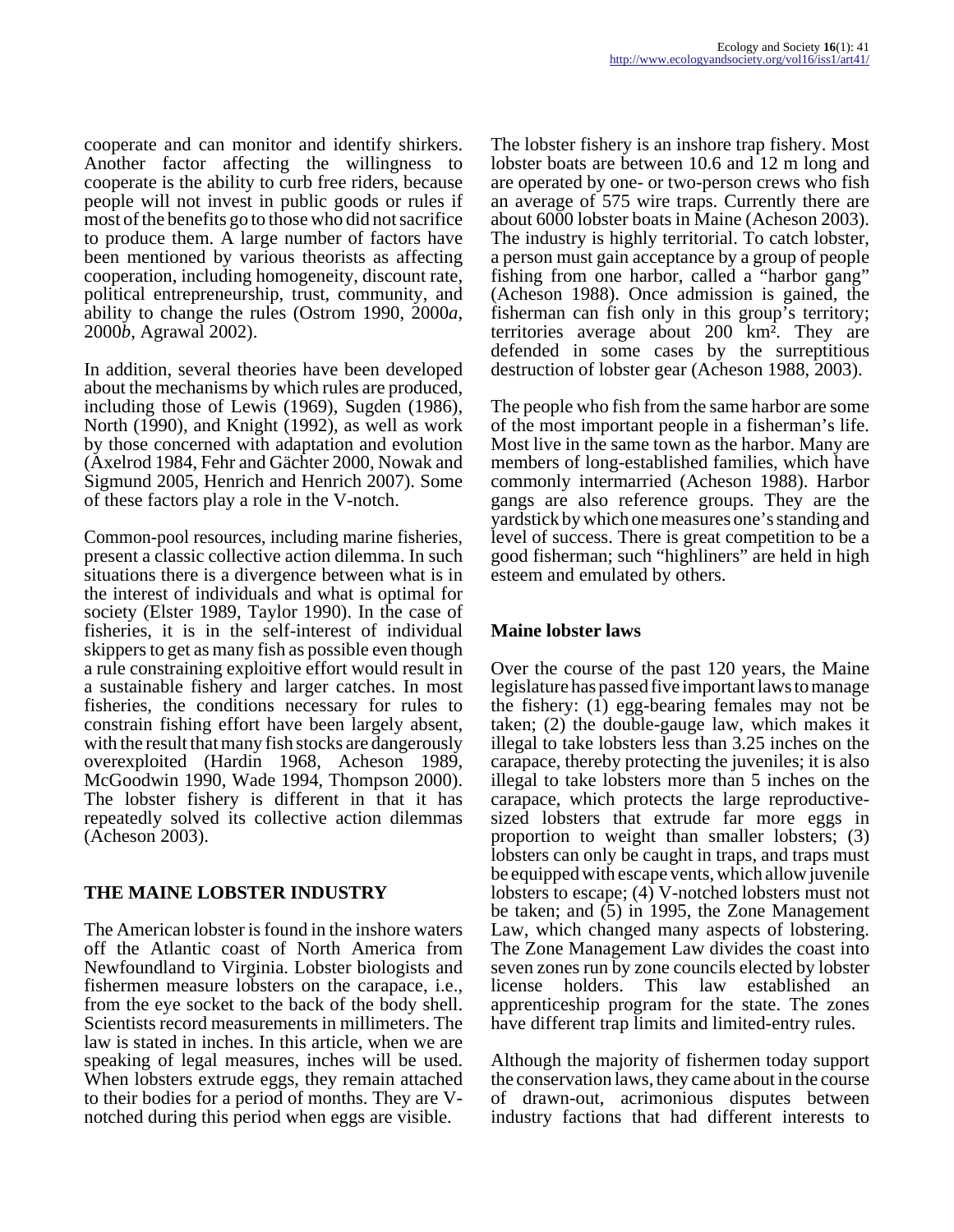pursue. The advent of these laws has been covered in other publications (Acheson and Knight 2000, Acheson 2003).

### **Catches**

The fortunes of the lobster industry have varied considerably over the past 120 years. In the 1920s and 1930s, the period of the lobster bust, economic conditions in the industry were terrible. Catches were low, and prices in the Depression were also low (Acheson and Steneck 1997). Forty percent of lobster fishermen went out of business between 1928 and 1930, and many of those remaining could barely earn a living in the fishery (Correspondence of the Commissioner 1933). The low stock sizes were produced, in some part, by the widespread violation of the conservation laws. In the early decades of the 20th century, eggs were scrubbed off female lobsters so the lobsters could be sold, and there was a large-scale trade in short lobsters. Millions of kilograms of undersized lobsters were shipped to Massachusetts by boat, train, and truck (Acheson 2003).

From World War II to 1989, catches hovered around 7.5 million kg per year (Acheson 2003). From 1989 to the present, catches have been at record-high levels despite decades of intense exploitation. In every year after 2000, catches have exceeded 22.7 million kg. This boom is due to environmental factors, e.g., favorable water temperature and low predation by large finfish, working in tandem with conservation laws (see Acheson and Steneck 1997).

## **DATA AND METHODS**

The data on which this article is based were collected using different techniques: (1) use of historical and archival records, especially the Correspondence of the Commissioner in the Maine State Archives; (2) a questionnaire sent to a random sample of 3000 lobster license holders in the spring of 2009; (3) personal interviews in the summer of 2009 with 22 men who were between 85 and 98 years old. Of the 3000 mailed surveys, 701, or 23%, were returned, and the results were analyzed using SPSS. The personal interviews focused on conditions in the lobster industry in the 1920s, 1930s, and 1940s. A number of topics were discussed in these interviews, including the V-notch. In our interview concerning the V-notch, we focused on five questions: When

did you start V-notching? Why did you begin to Vnotch? How many others in your harbor were Vnotching when you began? When did most of the fishermen in your harbor begin to V-notch? When you started to fish for lobster, were most people convinced the practice helped to conserve the stock?

## **THE V-NOTCH PRACTICE**

For most of the 20th century, the practice of Vnotching was voluntary. The law prohibited fishermen from taking egg-bearing females, but there was no law making it mandatory for a notch to be cut in the tail. However, many fishermen did so voluntarily even though it is impossible to be certain who was V-notching because what happens on a boat cannot be monitored by anyone who is not on the boat.

The V-notch program began in 1917 when the Maine legislature passed a law allowing the wardens to purchase lobsters that had extruded eggs in pounds to stop the pound owners from scrubbing the eggs off and selling them. Lobster pounds are enclosed areas in the ocean where lobsters are stored for a period of months prior to sale. The wardens released them after they were marked with a hole punched in their tail (Legislative Record 1917, Maine Commission of Sea and Shore Fisheries 1926). Fishermen were forbidden to take lobsters with punched tails (Kelly 1990). By the mid-1930s, however, the seeder program had expanded to where the state of Maine was purchasing "60,000 pounds of seed lobster, from the fishermen through dealers, at market prices" (Maine Department of Sea and Shore Fisheries 1936:11). In 1948, the law was changed so that lobsters were marked by a V-shaped notch in the tail rather than a round hole (Laws of Maine 1947). From that time on, the program became known as the V-notch program.

The V-notch program is built on the idea that conserving females will result in increased recruitment and catches. Putting a notch in the tail ensures the lobster will not be taken when the eggs have dropped off. Even before 1900, lobster biologists were convinced of the value of conserving large females, especially egged females (Martin and Lipfert 1985). Fishermen were not. In legislative hearings in the early decades of the 20th century, fishermen repeatedly opposed bills to conserve large lobsters. When the law passed in 1933 prohibiting harvesting of big lobsters, a large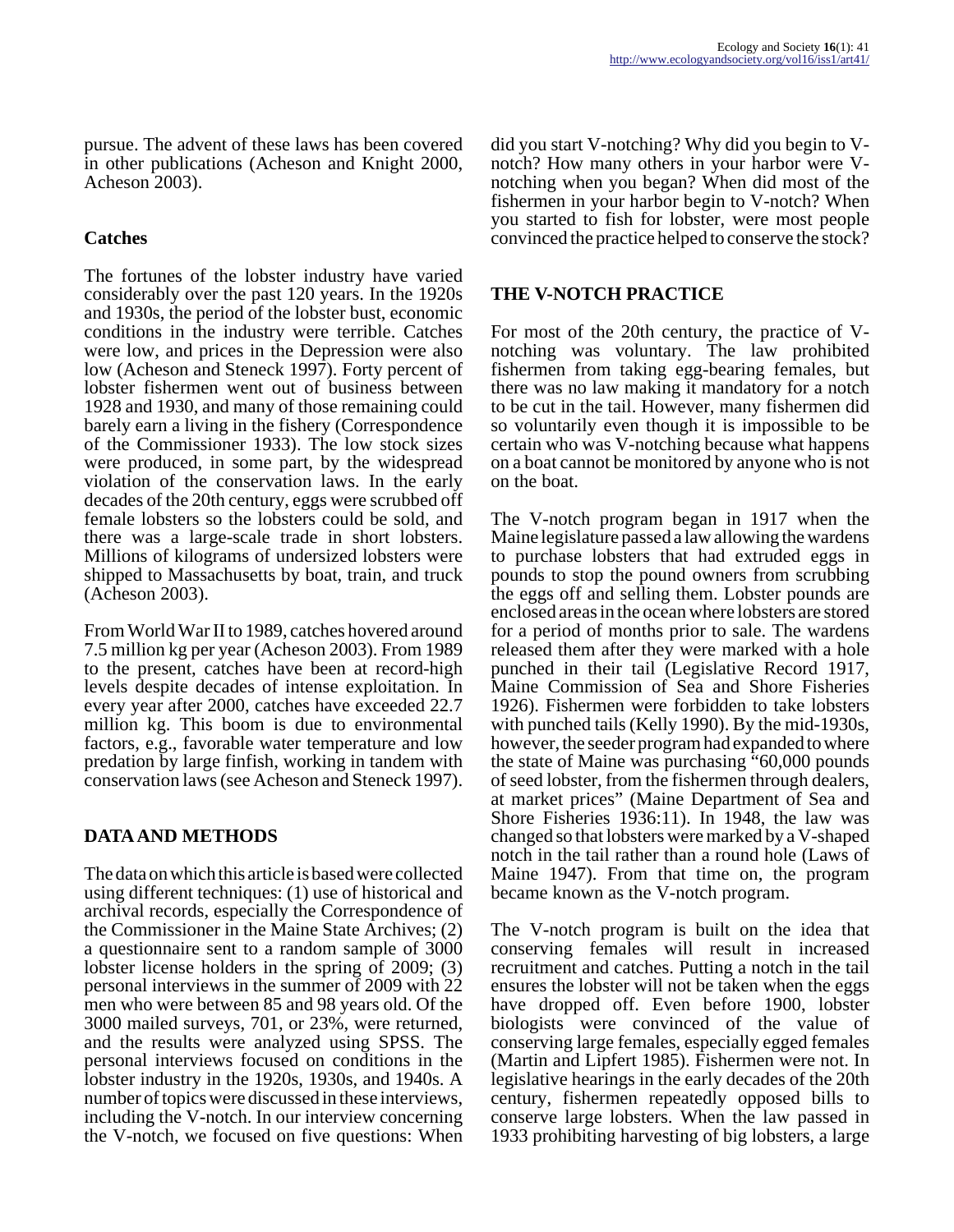group of fishermen from eastern Maine tried to have it overturned by referendum (Acheson 2003).

A change in lobster fishermen's attitudes was detectable in the 1930s. Many became convinced that illegal activity was the cause of the low catches they were experiencing. They began to report violations to the commissioner and warden force. They also began to support conservation laws, including the oversize measure (Acheson and Gardner 2010). A few people, according to key informants, began to V-notch lobsters at this time.

By the mid-1940s, a decided change in the culture of the lobster fishery had taken place. More lobster fishermen were interested in conservation and increasing numbers of them were convinced that conserving big lobsters was good (Acheson and Gardner 2010). Key-informant interviews indicate that V-notching got a big boost when men returning from military service in World War II took up the practice in increased numbers. Eddie Blackmore, past president of the Maine Lobstermen's Association, said,

 *We decided that if we were going to keep it [the fishery] going, we needed to do something to replenish the supply. We knew that V-notched lobsters were protected and we decided to put more lobsters in that category. When I had an especially good day, I would notch one or two big egged females as a way of investing in the future of the industry. We didn't have to do it, but the idea caught on and a lot of people began to preserve the proven eggers in this way.*

The continued improvement in catch levels from the mid-1930s also helped to motivate people to Vnotch. Fishermen had evidence that something was helping the fishery and they gave the V-notch a major amount of the credit.

By the 1980s, the V-notch had achieved sacrosanct status. In the view of many fishermen, the V-notch practice is one of the primary reasons for the current large stock of lobsters (Acheson 2003). A fisherman said, "If you do away with that law [the V-notch], you do away with the industry. It is that important."

Support for the V-notch has grown over the decades among fishermen. By the 1990s, thousands of fishermen voluntarily cut notches in the tails of the egged females they caught. A 1995 study by Robert

Bayer and students found that more than 60% of egg-bearing females had a V-notch (Lobster Institute 1995). A study completed by the Maine Department of Marine Resources in 2000 showed that the proportion of egged lobsters with a V-notch had grown to 80% (Carl Wilson, DMR, *personal communication*). Since 2000, the rate has stayed about 80%. In 2003, the legislature passed a law making it mandatory for fishermen to V-notch all egged females. There is, however, no way to enforce this law. One can only monitor whether a person is V-notching the gravid female lobsters by placing an enforcement officer on every boat. V-notching is still de facto voluntary.

In the latter part of the 20th century, state and federal biologists argued that both the V-notch practice and the oversize law should be abolished. They considered the V-notch a source of infection and the oversize law as doing little good because so few lobsters reached sanctuary size. They wanted the minimum size increased to 3.5 inches. In 1971, all of these proposals became part of the state-federal plan, which would have established uniform laws throughout New England. The Maine lobster industry was violently opposed to this plan. Fishermen believed the V-notch and the oversize law were effective and an increase in the minimum size would produce larger and less marketable lobsters (Acheson 2003).

After months of nasty confrontations, a compromise bill was passed retaining the V-notch and the oversize law. The biologists continued to insist that the V-notch should be abolished, until 2000 when new scientific studies convinced them that it was an effective management tool to help conserve reproductive-sized lobsters and increase recruitment (Lobster Technical Committee 2000, Gibson and Angell 2006, DeAngelis et al. 2010).

V-notch protection was extended only to lobsters landed in Maine. That changed after 1995 when the Atlantic States Marine Fisheries Commission (ASFMC), which had taken over lobster management in federal waters between 3 and 200 miles, passed Amendment 3 to the lobster plan, stipulating that V-notched lobsters would be protected from Maine to Cape Cod, Massachusetts. The Maine delegation worked hard for this rule to stop fishermen from New Hampshire and Massachusetts from taking lobsters that were Vnotched in Maine.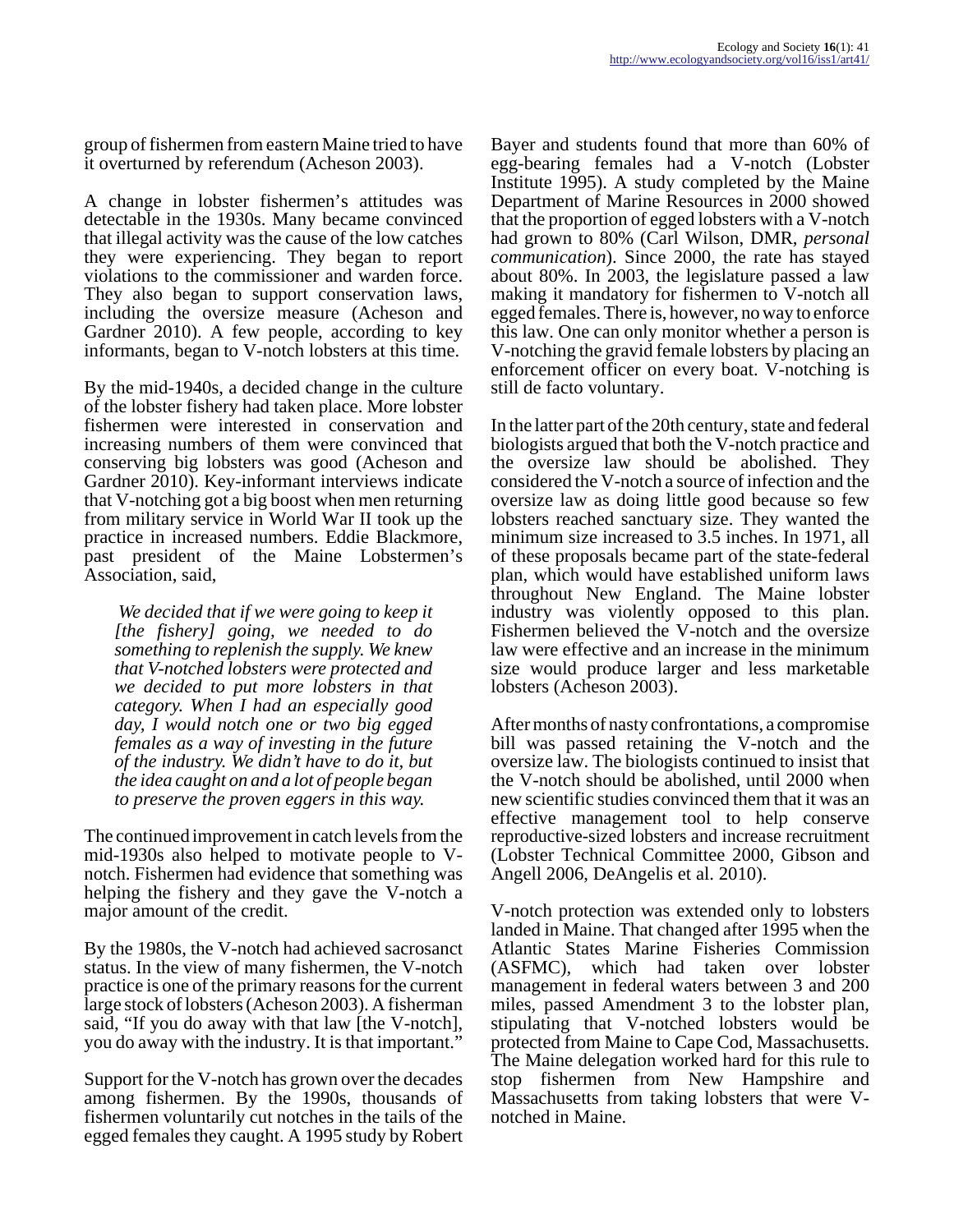#### **THE CULTURE OF THE LOBSTER INDUSTRY AND THE V-NOTCH**

Currently, the Maine lobster industry has a widespread conservation ethic. Groups of fishermen have lobbied for management laws; they believe the large stock of lobsters and record high catches are because of those laws (see Acheson and Knight 2000, Acheson 2003).

Belief in the effectiveness of current lobster management laws is strongly demonstrated in the results of our 2009 mail survey of lobster fishermen. One of our questions was "How effective are each of the following laws in conserving the lobster stock?" The data in Table 1 show that at least 75% of respondents rated all of these laws very effective. Ninety percent or more rated the V-notch and the prohibition on taking egged lobsters to be very effective.

In the culture of lobster fishing, the V-notch is especially valuable because fishermen are convinced the secret of management is to conserve juveniles and large reproductive-sized lobsters. The juveniles are conserved by the minimum size law and the large reproductive-sized lobsters by the Vnotch and the oversize law (Acheson and Steneck 1997). One of the tenets of lobster fishing is that the industry as a whole and every individual in it gains a good deal from V-notching through increases in future catches. Fishermen are willing to sacrifice time to this end. Some phrase their support in terms of personal gain. One said, "It is just helping yourself in the long run." Far more see V-notching as supporting a joint effort. "We have to maintain the stock of lobsters we all depend on," said one. Others see it as an investment for future generations. They also hope their children will be able to earn their living in the industry. The V-notch is a means to that end. This conclusion is supported by interviews with key informants and the results of our large-scale mail survey in 2009. Analysis of information given by 695 fishermen revealed they had been in the fishery for an average of 27.7 years. Of the 695 fishermen who gave information on plans for the future, 91.9% said they would remain in the lobster industry although 50.1% said it would be difficult do so. Another question asked whether they agreed or disagreed with the statement, "I would like my children to enter the lobster industry." Of the 671 who responded, only 10.9% said they strongly disagreed.

Fishermen take some pride in helping to maintain the lobster stocks. Carl Wilson (*personal communication*), Maine's lobster biologist, points out that fishermen who V-notch talk about it. "They want others to know what they are doing. Those who do not V-notch say nothing." Conversely, there is a general feeling that those who do not V-notch are not contributing to a common good. One fisherman said of a non-V-notcher, "He is just a freeloader. He is living off us."

In the mid-1980s when federal scientists were attempting to abolish the practice of V-notching, a number of well-regarded fishermen strongly defended this practice (Plante 1986, Acheson 2003). Their successful defense of the V-notch unquestionably elevated them in the eyes of their fellow fishermen. It may also have persuaded others to take up the practice.

### **V-NOTCH: A PRISONER'S DILEMMA**

Understanding the genesis of the V-notch is particularly difficult because it can best be considered a prisoner's dilemma game, a type of non-zero-sum game with a payoff structure that makes cooperation difficult. In a prisoner's dilemma, all players have a dominant strategy to defect, even though the equilibrium outcome is worse than if they had played their dominated strategy. That is, if both players cooperate in Vnotching, both get good rewards. If both defect, the result is low payoffs for both. Unfortunately, if one defects and the other does not, the defector gets a large reward and the other gets a low payoff. The high reward for defection motivates both players to defect, with the result that they get the worst of all possible payoffs. Defection dominates cooperation even though cooperation by both would bring higher payoffs, and a more efficient Nash equilibrium (Gardner 2003). This is the problem inherent in all collective action dilemmas (Elster 1989, Taylor 1990).

In the case of the V-notch, individuals incur a cost in terms of the time it takes to cut the notch and put the lobster back in the water. However, they can be certain of no personal payoff. Under these circumstances, it is only rational to refuse to Vnotch. Fortunately, however, many fishermen Vnotch lobsters despite the logic of the prisoner's dilemma. Why they engage in this cooperative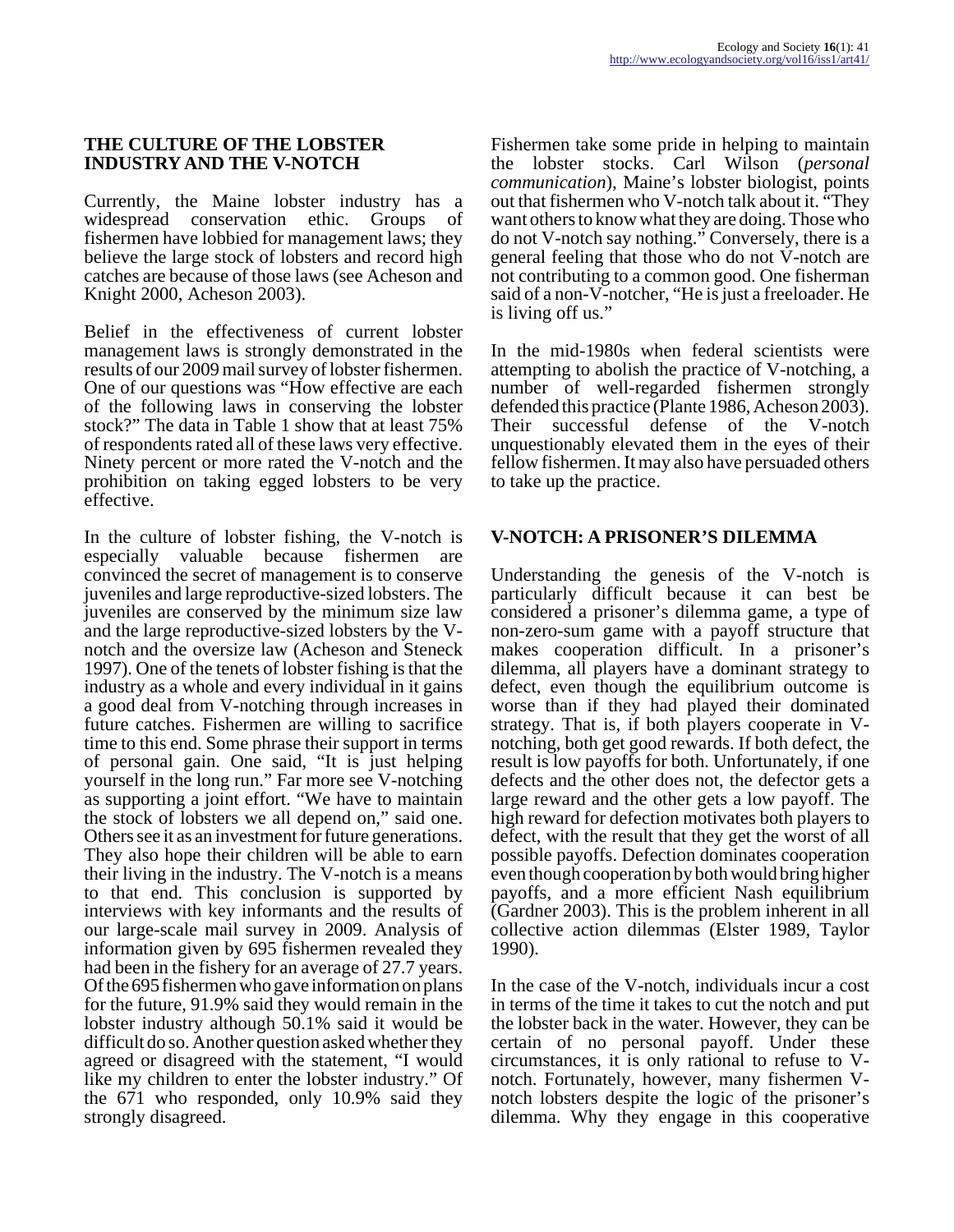| Law                             | Very Effective (%) | Somewhat Effective<br>(% ) | Not Effective (%) | <b>Number Answering</b> |
|---------------------------------|--------------------|----------------------------|-------------------|-------------------------|
| Minimum size measure            | 90.4               | 8.7                        | .9                | 686                     |
| Maximum size measure            | 61.9               | 27.5                       | 10.6              | 679                     |
| V-notch                         | 90.9               | 7.6                        | 1.5               | 685                     |
| Traps only                      | 76.6               | 16.9                       | 6.4               | 668                     |
| Escape vent                     | 77.7               | 18.7                       | 3.6               | 691                     |
| Prohibition on taking<br>eggers | 95.5               | 3.6                        | .9                | 689                     |
|                                 |                    |                            |                   |                         |

**Table 1.** Fishermen's responses to the question 'How effective are each of the following laws in conserving the lobster stock?'

behavior can only be understood by considering the costs and benefits involved.

## **MODELING THE V-NOTCH**

What factors have allowed the lobster industry to overcome the dilemma it faces? To answer this question, we have developed a simple evolutionary model that permits analysis of the changes in the industry (see Appendix 1 for an abbreviated version of this model).

There are two aspects to V-notching which are highlighted by this model. First, this is a tipping point model that has been used to predict the levels of cooperative behavior. If a high percentage of a population cooperates, others will follow; if only a few cooperate, then smaller and smaller numbers will cooperate to avoid being a "sucker" (Poteete et al. 2010). If this applies to the V-notch, it means that the payoffs to fishermen depend greatly on the behavior of others. If no one or only few fishermen V-notch (strategy 0 in the model), then the number who V-notch eventually declines, because those who V-notch will only be taken advantage of by free riders.

In the lobster fishery, that tipping point has been reached. Under these conditions, players cooperate and adhere to a high quality conservation practice (strategy 1 in the model) and V-notch widely. They have escaped the prisoner's dilemma, which is a difficult feat. This gives them high joint benefits (Axelrod 1984, Samuelson 2002, Gardner 2003, Dixit and Skeath 2004).

The question this raises is: How did V-notching start? Why should fishermen begin V-notching? Experience with evolutionary models shows it takes a major event, a shock, to move the system from one state to another. We believe that the shock of the lobster bust might have made enough fishermen start V-notching. Once the number had reached the critical adoption size, then more fishermen joined the effort. This, however, depended on a change in the culture of lobstering. Many fishermen would have had to be convinced that illegal behavior was detrimental to their own best interests, that enhancing the size of the breeding stock could be accomplished by preserving large females, and that V-notching gave large, joint benefits (Acheson 2003, Acheson and Gardner 2010).

Second, the model indicates that fishermen engage in a high quality practice when the benefits of cooperating are higher than the benefits of staying with a poor-quality practice. In terms of the model, this is case 1, where  $b/n > c$ . Only under these conditions do fishermen have a strong incentive to play their dominated strategy, i.e., V-notch (see Appendix 1).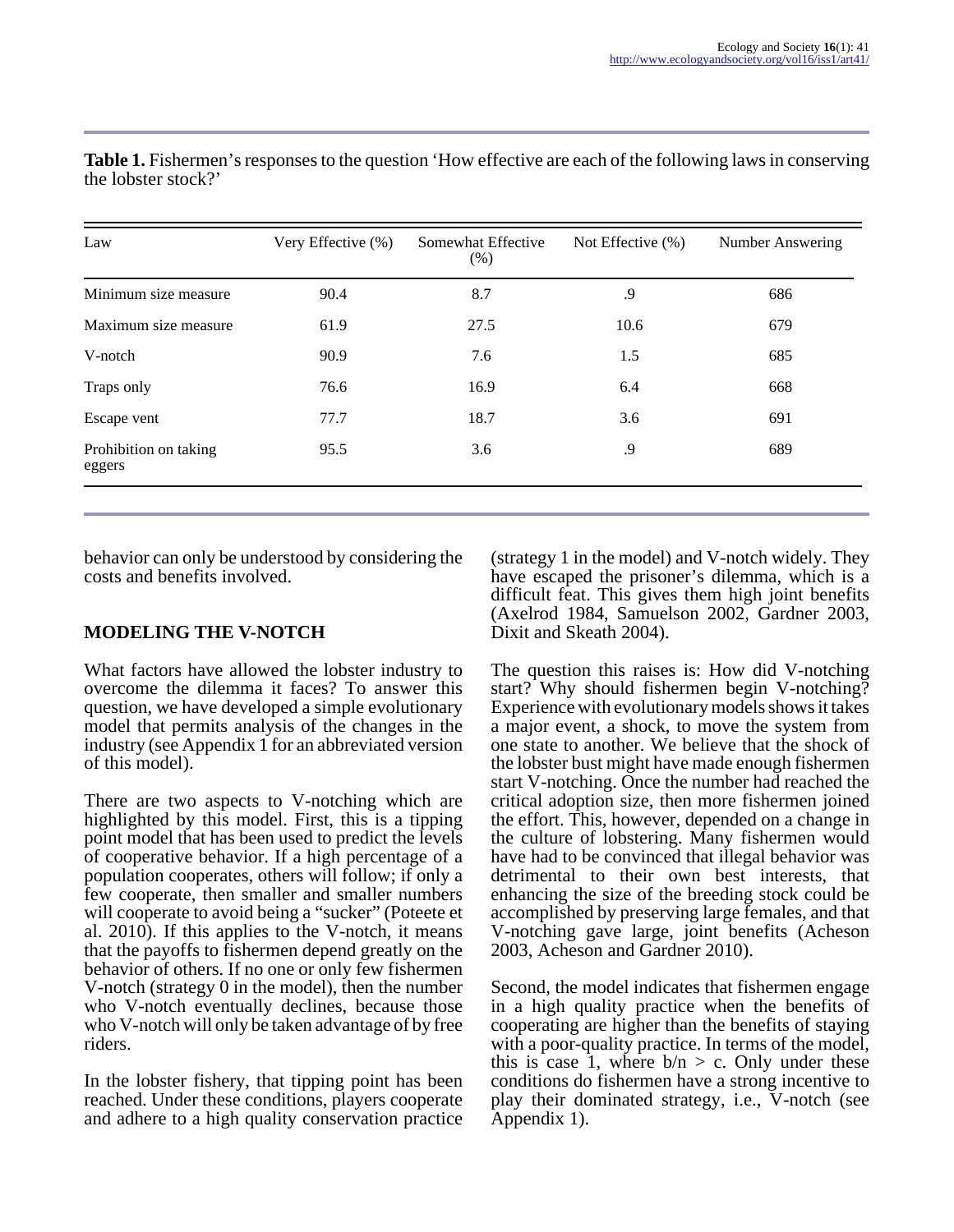The ethnography indicates there are several kinds of costs and benefits involved. First, there are benefits in terms of larger catches that are likely to materialize in the future. These gains come far in the future and are shared by everyone. The extent of those benefits depends on the proportion of fishermen who V-notch. Second, those who Vnotch when everyone else is doing so get a benefit in terms of increased reputation. Fishermen who do not V-notch when many others are doing so suffer some loss in reputation. Third, fishermen who Vnotch get a psychic benefit for conserving the resource by ensuring a way of life for themselves and their communities. Fourth, everyone who Vnotches pays a cost in terms of time spent, but the costs are reasonably low. It only takes 30 seconds to V-notch a lobster, an average daily loss of 10 minutes.

#### **THE V-NOTCH IN THEORETICAL PERSPECTIVE**

#### **Standard explanations for escaping prisoner's dilemmas**

It is always difficult to solve prisoner's dilemmas. Unfortunately, the three most common explanations for why cooperation can occur in the face of a prisoner's dilemma do not explain the practice of V-notching. The first explanation is a law or enforceable rule that forbids people from defecting. That is, the disastrous results of a prisoner's dilemma can be averted by a rule enforced by a third party that effectively changes the payoffs and makes defection unattractive (see Voss 2001). This does not apply in the case of the V-notch because there are no enforceable rules mandating V-notching and no punishments for failing to V-notch. The second explanation involves repeated play or an iterated game. If a prisoner's dilemma game is played once, it is only rational to defect (Axelrod 1984). If the game has no certain end and is played many times, however, then cooperation may be maintained with the use of the proper strategy, i.e., retaliation in kind ('tit for tat'), or the grim strategy. Tit for tat is effective in maintaining cooperation (Axelrod 1984, Nowak et al. 1995), but it does not characterize interactions concerning the V-notch. Fishermen do not know who is or is not V-notching, nor do they retaliate against fishermen who do not V-notch. Non-V-notching fishermen might acquire a bad reputation among fishermen, but there is no way of sanctioning someone who does not

contribute. The third explanation is leadership (Dixit and Skeath 2004), which can result in public goods being produced even if cooperation is minimal. In these cases, some players get so much from cooperation that they are willing to produce a public good even though others free ride off their efforts (see Olson 1965). However, this does not help to explain the V-notch program because no group of fishermen gains more than any other from a larger stock size. All gain whether they contribute to the stock of V-notched lobsters or not. This means that fishermen are V-notching because of personal commitment rather than from a fear of punishment.

## **New approaches**

There is a growing amount of work on cooperation, however, that gives insight into the reasons that people may cooperate in the face of a prisoner's dilemma. There are two ideas stemming from new work on social evolution that are helpful in explaining V-notching, one concerning reciprocity and the other the discount rate.

Axelrod (1984) argues that two factors can induce cooperation in a prisoner's dilemma game in addition to rules. One of these is altruism, which involves teaching people to put the welfare of others ahead of purely selfish gain. Another is reciprocity. Recently other authors have extended these ideas in ways that help to explain the reason many fishermen V-notch lobsters.

Nowak and Sigmund (2005) make a distinction between direct reciprocity and indirect reciprocity, or third-party altruism. Direct reciprocity is based on the principle "You scratch my back and I will scratch yours," so that both achieve a greater net benefit. Indirect reciprocity or third-party altruism refers to a situation in which there is no necessary reward for the people who help others: "You scratch my back and I will scratch someone else's" (Nowak and Sigmund 2005). The V-notch falls into the category of indirect reciprocity, and indirect reciprocity is difficult to understand. Nowak and Sigmund (2005) and Nowak (2006) stress that indirect reciprocity is rewarded by less tangible factors, including a reward in terms of greater reputation.

Gächter and Fehr (1999:341) have found that approval incentives such as better reputation "alone are not sufficiently strong to cause a reduction in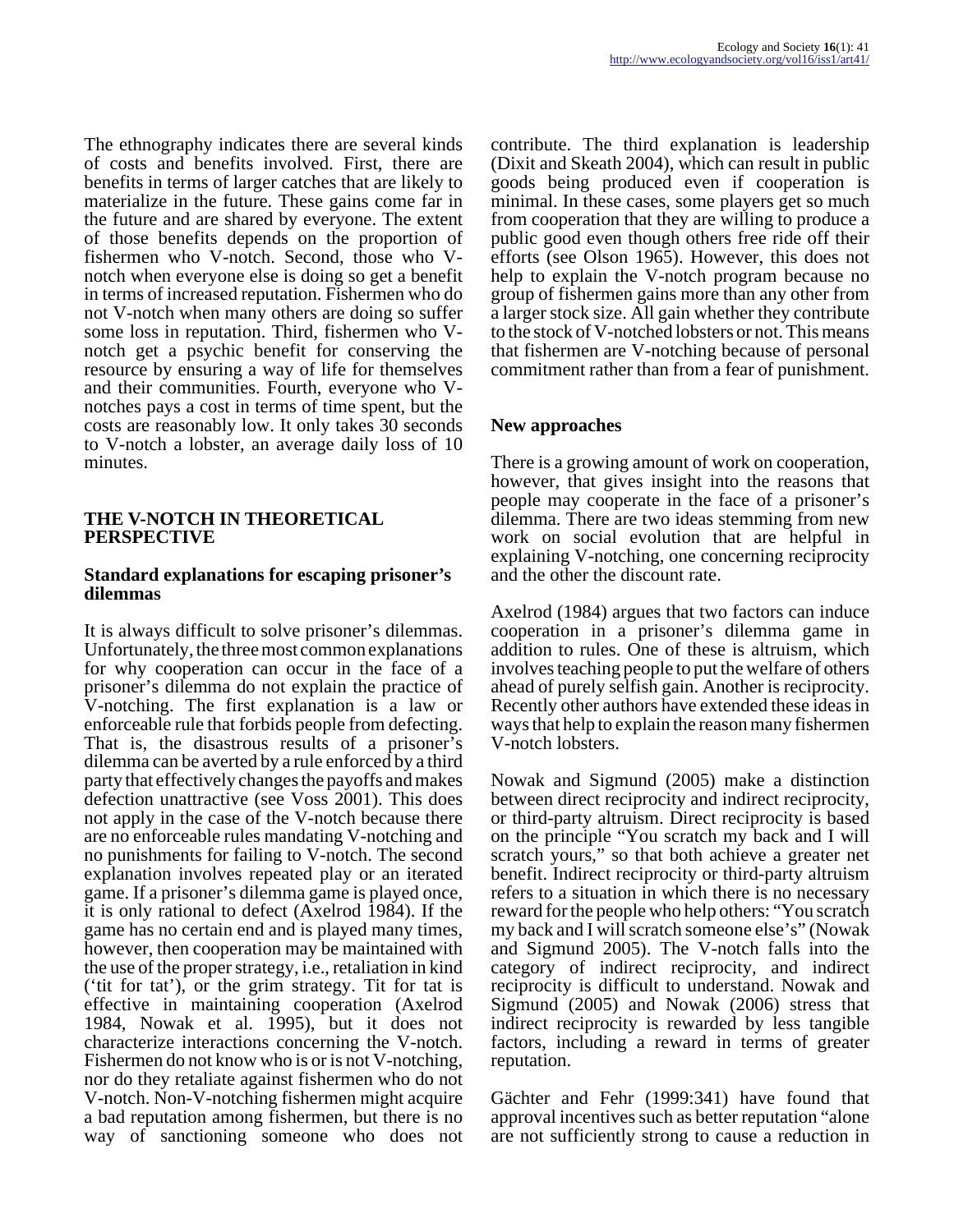free-riding." In combination with some minimal social familiarity, however, approval incentives generate a significant increase in cooperation and a reduction in free riding. Most lobstering communities have a long history. They are small, homogenous places with a strong sense of community. Many people in them know each other well. If the work of Gächter and Fehr is correct, it is in such communities that having a higher reputation could result in more cooperation and less free riding.

The discount rate, or what Axelrod (1984) calls the "shadow of the future," can influence the willingness to cooperate. He says that mutual cooperation can be stable if the future is sufficiently important relative to the present. According to Axelrod (1984:109), "in a Prisoner's Dilemma, the player has a short-run incentive to defect, but can do better in the long run by developing a pattern of mutual cooperation with the other." However, the player will only do this when he or she is convinced that the discounted benefits of future cooperation to be obtained over time outweigh the one time immediate benefits to be had from defection (see Dixit and Skeath 2004).

There are two factors that make lobster fishermen operate with a low discount rate and invest in the future. First, they are convinced that conserving the breeding stock results in greater future catches if enough people are involved. Second, they are convinced enough fishermen are V-notching to produce those benefits. However, V-notching involves a leap of faith. There is nothing to ensure that a V-notched lobster will ever produce eggs again, or that enough other fishermen are Vnotching to increase future catches appreciably. If this is true, then the underlying cause of V-notching can be traced to cultural factors.

### **CONCLUSION**

We argue that a number of factors combined to help fishermen overcome the prisoner's dilemma posed by the V-notch. Fishermen became convinced that protecting the large reproductive-sized lobsters effectively augmented the stock. Once a large number of fishermen began to V-notch, there was a tangible reward in terms of larger future catches. As fishermen became increasingly certain of future good catches, they were more willing to invest in the industry. V-notching not only provided benefits

to themselves, but joint benefits to the whole fishing community, with all that says about benefits to future generations and maintaining long-standing communities. Fishermen who V-notch also gained in terms of reputation. These rewards outweighed the modest costs of V-notching.

Solving the prisoner's dilemma, however, meant being willing to abandon the dominant strategy of maintaining poor quality practices (strategy 0) and playing the dominated strategy of high quality practices such as the V-notch (strategy 1). Ultimately, the development of V-notching is traceable to cultural change. Fishermen needed to be convinced that conserving the breeding stock would increase the stock of lobsters and that others were V-notching in appreciable numbers. There is little reason to V-notch if recruitment of lobsters is not a function of breeding stock size and/or if the gains from V-notching are going to free riders. Fishermen had to come to believe that V-notching was helping not only individuals, but the entire community in terms of future catches. They were willing to reward those who V-notched with esteem and increased reputation.

There are an increasing number of cases showing that people are far more cooperative than would be predicted based on game theory (Ostrom et al. 1994, Baland and Platteau 1996, Fehr and Gächter 2000, Henrich 2000, Camerer 2003). Henrich and colleagues state, "researchers from across the social sciences have found consistent deviations from the predictions of the canonical model of self interest in hundreds of experiments from around the world" (Henrich et al. 2005:795).

Another genre of ideas stemming from the concept of social preferences points to the same conclusion (Charness and Rabin 2002). The term social preferences refers to a situation in which a player's payoffs no longer depend just on his or her economic result, but more broadly on the overall outcome. In game theory, social preferences refers to the concern, or lack thereof, that people have for each other's welfare. It encompasses a variety of behaviors including altruism, reciprocity, an interest in equality and justice, and a willingness to punish those who deviate from norms or laws.

Recently, evolutionary theorists such as Henrich and Henrich, Boyd and Richerson, and those interested in social preferences have argued that culture plays a large role in determining game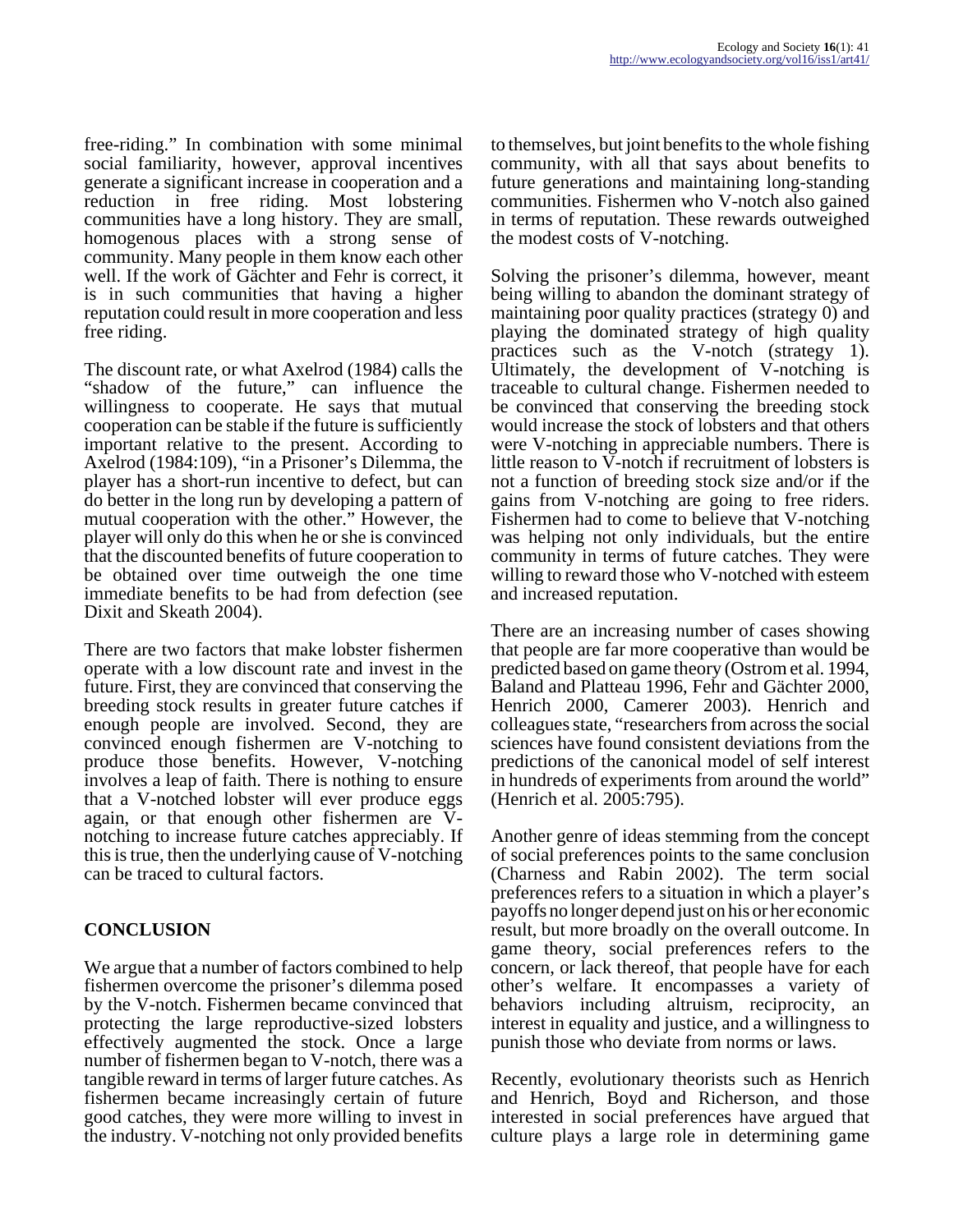strategies leading to cooperation and the solution of collective action problems (Boyd and Richerson 2005, Henrich et al. 2005, Henrich and Henrich 2007). Of particular importance are changes in values and attitudes making resource users more willing to sacrifice current income for future income (Kortenkamp and Moore 2006). The idea that people might sacrifice for the common good by Vnotching does not appear quite so strange seen against the backdrop of these theories.

*Responses to this article can be read online at: [http://www](http://www.ecologyandsociety.org/vol16/iss1/art41/responses/).ecologyandsociety.org/vol16/iss1/art41/ responses/*

#### **Acknowledgments:**

*Roy Gardner died suddenly on January 10, 2011. He will be missed by all of those who worked with him. Thanks are due to the 701 lobster fishermen who took time to respond to our questionnaire in the spring of 2009. Special thanks are due to Bob Baines, Alison Bishop, Eddie Blackmore, Jimmy Brackett, Dan Cheney, Avery Chipman, Ralph Colby, Sarah Cotnoir, David Cousens, Michael Dawson, Edgar Drisko, Raymond Hamilton, Larry Knapp, Ken Prior, Brian Sawyer, Pat White, and Carl Wilson who answered hours of questions, and to Ann Acheson who supervised administration and data processing of the 2009 survey and who edited this paper. Support for the recent research reported here was provided by the National Science Foundation (Grant No. BCS-0821968, project title: 'Evolution of Norms and Conservation Rules in Two Fisheries').* 

### **LITERATURE CITED**

Acheson, J. M. 1988. *The lobster gangs of Maine.* University Press of New England, Hanover, New Hampshire, USA.

Acheson, J. M. 1989. Management of common property resources. Pages 351-378 *in* S. Plattner, editor. *Economic anthropology.* Stanford University Press, Stanford, California, USA.

Acheson, J. M. 2003. *Capturing the commons: devising institutions to manage the Maine lobster* *industry.* University Press of New England, Hanover, New Hampshire, USA.

Acheson, J. M., and R. Gardner. 2010. Evolution of conservation rules and norms in the Maine lobster fishery. *Ocean and Coastal Management* 53:524-534.

Acheson, J. M., and J. Knight. 2000. Distribution fights, coordination games and lobster management. *Comparative Studies in Society and History* 42 (1):209-239.

Acheson, J. M., and R. Steneck. 1997. Bust and then boom in the Maine lobster fishery: perspectives of fishers and biologists. *North American Journal of Fisheries Management* 17:826-847.

Agrawal, A. 2002. Common resources and institutional sustainability. Pages 41-54 *in* E. Ostrom, T. Dietz, N. Dolsak, P. Stern, S. Stonich, and Elke Weber, editors. *The drama of the commons.* National Academy Press, Washington, D.C., USA.

Axelrod, R. 1984. *The evolution of cooperation.* Basic Books, New York, New York, USA.

Baland, J. M., and J. P. Platteau. 1996. *Halting degradation of natural resources: is there a role for rural communities?* Clarendon, Oxford, UK.

Boyd, R., and P. J. Richerson. 2005. Solving the puzzle of human cooperation. Pages 105-132 *in* S. Levinson, editor. *Evolution and culture.* MIT Press, Cambridge, Massachusetts, USA.

Camerer, C. F. 2003. *Behavioral game theory: experiments in strategic interaction.* Princeton University Press, Princeton, New Jersey, USA.

Charness, G., and M. Rabin. 2002. Understanding social preferences with simple tests. *Quarterly Journal of Economics* 117(3):817-869.

Coleman, J. 1990. Norm generating structures. Pages 250-272 *in* K. Cook and M. Levi, editors. *The limits of rationality.* University of Chicago Press, Chicago, Illinois, USA.

Correspondence of the Commissioner. Horatio Crie to Russell Turner, Sept 23, 1933. Maine State Archives, Augusta, Maine, USA.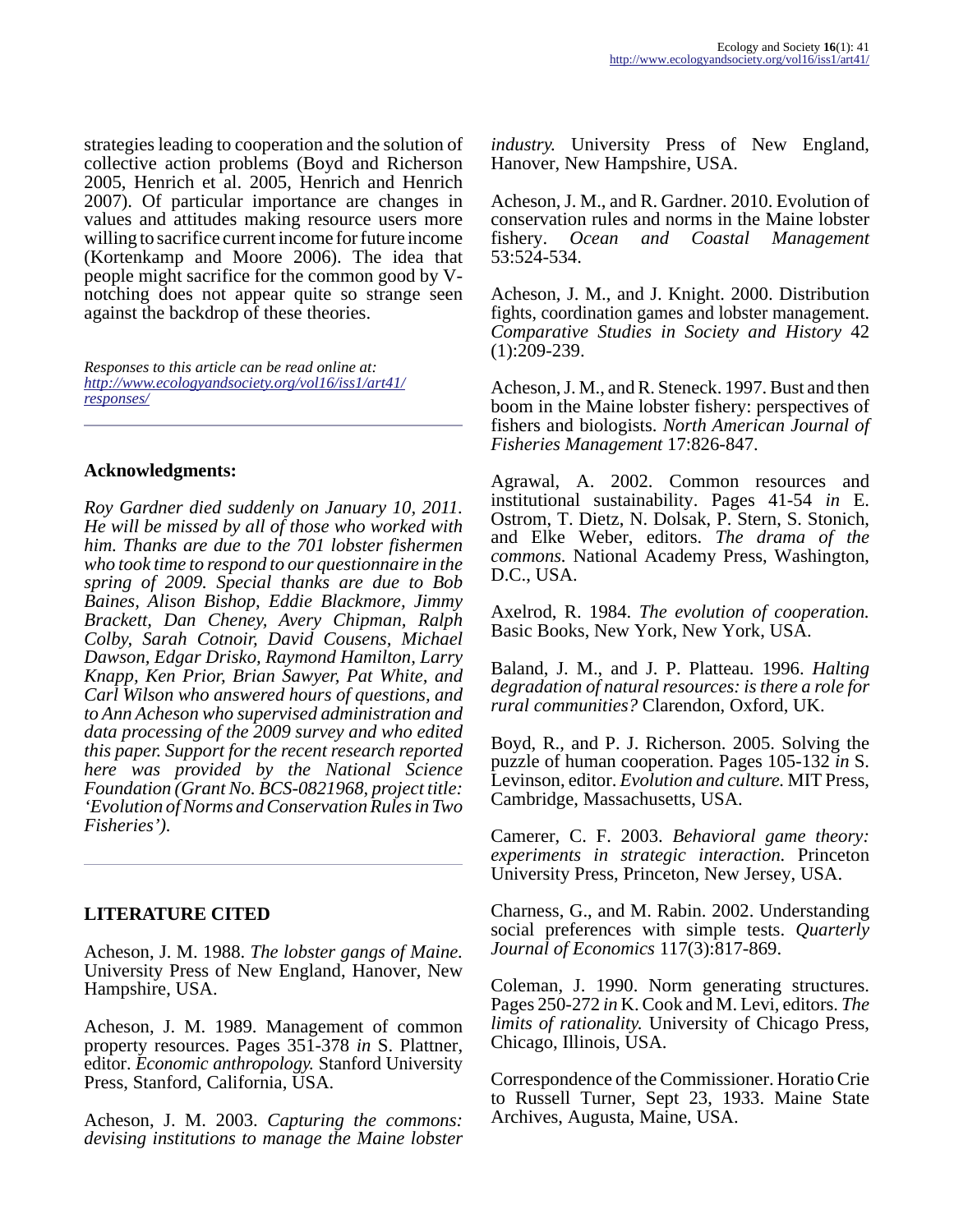DeAngelis, B. M., R. Cooper, M. Clancy, C. Cooper, T. Angell, S. Olszewski, W. Colburn, and J. Catena. 2010. Impacts of v-notching the American lobster. *Journal of Shellfish Research* 29 (2):489-496.

Dixit, A., and S. Skeath. 2004. *Games of strategy.* Norton, New York, New York, USA.

Elster, J. 1989. *The cement of society.* Cambridge University Press, Cambridge, UK.

Fehr, E., and S. Gächter. 2000. Cooperation and punishment in public goods experiments. *American Economic Review* 90:980-995.

Gächter, S., and E. Fehr. 1999. Collective action as a social exchange. *Journal of Economic Behavior and Organization* 39:341-369.

Gardner, R. 2003. *Games for business and economics.* John Wiley and Sons, Hoboken, New Jersey, USA.

Gibson, M. R., and T. E. Angell. 2006. *Estimating the reduction in fishing mortality on area 2 lobster associated with North Cape v-notching program.* Rhode Island Division of Fish and Wildlife, Marine Fisheries Section, Jamestown, Rhode Island, USA.

Hardin, Garrett. 1968. The tragedy of the commons. *Science* 162:1243-1248.

Henrich, J. 2000. Decision making, cultural transmission and adaptation in economic anthropology. Pages 251-295 *in* J. Ensminger, editor. *Theory in economic anthropology.* Altamira Press, Walnut Creek, California, USA.

Henrich, J., R. Boyd, S. Bowles, C. Camerer, E. Fehr, H. Gintis, R. McElreath, M. Alvard, A. Barr, J. Ensminger, N. S. Henrich, K. Hill, F. Gil-White, M. Burven, F. Marlowe, J. Patton, and D. Tracer. 2005. 'Economic Man' in cross-cultural perspective: behavioral experiments in 15 small-scale societies. *Behavioral and Brain Sciences* 28:795-855.

Henrich, J., and N. Henrich. 2007. *Why humans cooperate: a cultural and evolutionary explanation.* Oxford University Press, New York, New York, USA.

Kelly, K. H. 1990. *A summary of Maine lobster laws and regulations: 1820-1990.* Department of Marine Resources Lobster Informational Leaflet #19, Augusta, Maine, USA.

Knight, J. 1992. *Institutions and social conflict.* Cambridge University Press, Cambridge, UK.

Kortenkamp, K. V., and C. F. Moore. 2006. Time, uncertainty and individual differences in decisions to cooperate in resource dilemmas. *Personal and Social Psychology Bulletin* 32:603-615.

Laws of Maine. 1947. Chapter 332—A law to revise the sea and shore fisheries laws. Office of the Secretary of State, Augusta, Maine, USA.

Legislative Record. 1917. House, March 8, 1917, page 486. Maine Legislature, Augusta, Maine, USA.

Lewis, D. 1969. *Convention: a philosophical study.* Harvard University Press, Cambridge, Massachusetts, USA.

Lobster Institute. 1995. V-notching then, now and around the world. *Lobster Bulletin* 8(2):3. Lobster Institute, University of Maine, Orono, Maine, USA.

Lobster Technical Committee. 2000. Management measures that can be evaluated on an area-by-area basis. *Report to the ASMFC American Lobster Board.* Atlantic States Marine Fisheries Commission, Washington, D.C., USA.

Maine Commission of Sea and Shore Fisheries. 1926. *Fourth biennial report of the Commission of Sea and Shore Fisheries of the state of Maine.* Commission of Sea and Shore Fisheries, Rockland, Maine, USA.

Maine Department of Sea and Shore Fisheries. 1936. *Ninth biennial report of the Department of Sea and Shore Fisheries of the state of Maine.* Department of Sea and Shore Fisheries, Thomaston, Maine, USA.

Martin, K., and N. Lipfert. 1985. *Lobstering and the Maine coast.* Maine Maritime Museum, Bath, Maine, USA.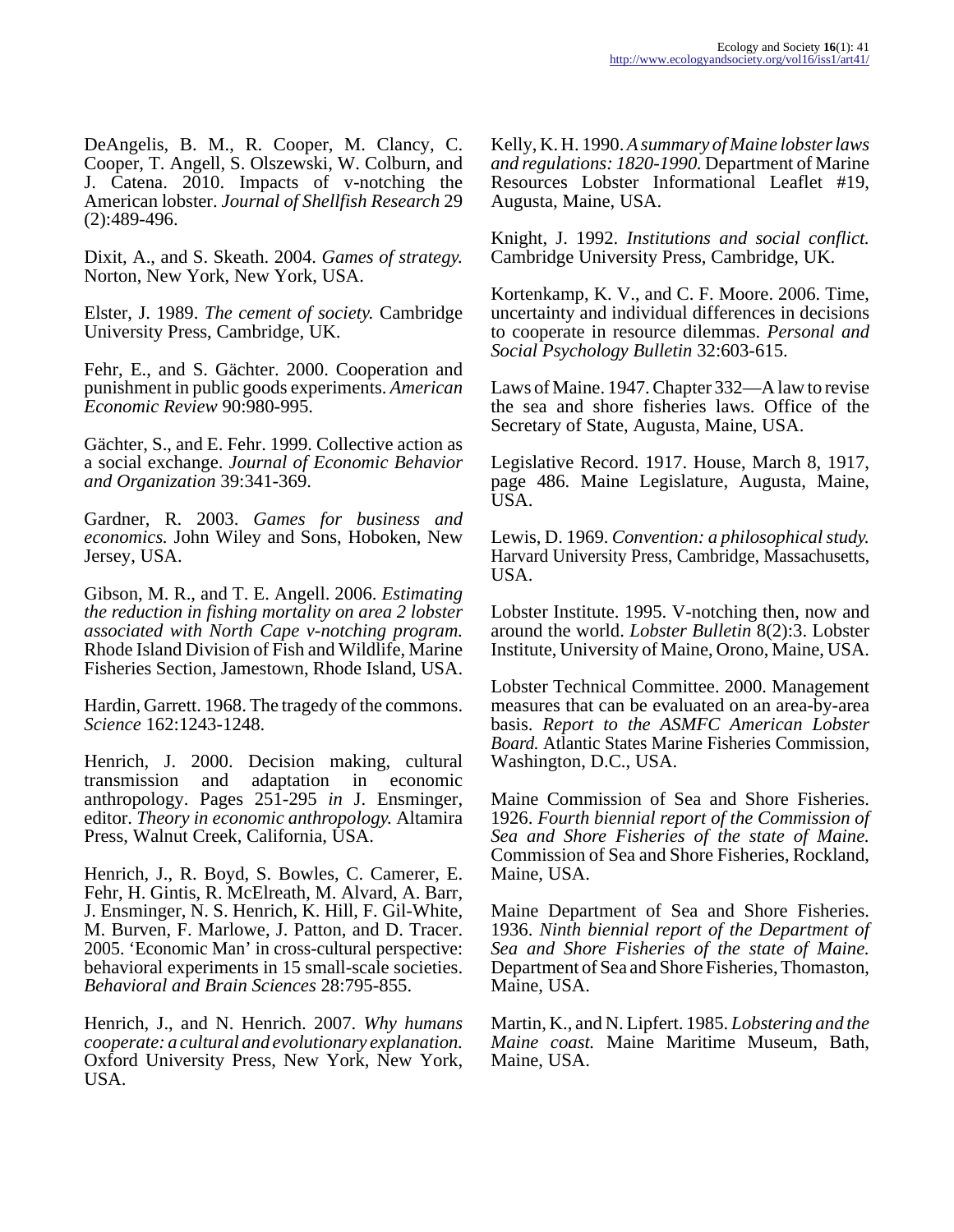McGoodwin, J. R. 1990. *Crisis in the world's fisheries: people, problems and policies.* Stanford University Press, Stanford, California, USA.

North, D. 1990. *Institutions, institutional change and economic performance.* Cambridge University Press, New York, New York, USA.

Nowak, M. 2006. Five rules for the evolution of cooperation. *Science* 314:1560-1563.

Nowak, M., and K. Sigmund. 2005. Evolution of indirect reciprocity. *Nature* 437:1291-1297.

Nowak, M., R. May, and K. Sigmund. 1995. The arithmetics of mutual help. *Scientific American* 272  $(6):76-81.$ 

Olson, M. 1965. *The logic of collective action: public goods and the theory of groups.* Harvard University Press, Cambridge, Massachusetts, USA.

Ostrom, E. 1990. *Governing the commons: the evolution of institutions for collective action.* Cambridge University Press, New York, New York, USA.

Ostrom, E. 2000*a*. Reformulating the commons. *Swiss Political Science Review* 61:29-52.

Ostrom, E. 2000*b*. Collective action and the evolution of social norms. *Journal of Economic Perspectives* 14:137-158.

Ostrom, E., R. Gardner, and J. Walker. 1994. *Rules, games and common-pool resources.* University of Michigan Press, Ann Arbor, Michigan, USA.

Plante, J. 1986. In Maine, it's been lobsters, lobsters, lobsters. *Commercial Fisheries News* April 18.

Poteete, A. R., M. A. Janssen, and E. Ostrom. 2010. *Working together: collective action, the commons and multiple methods in practice.* Princeton University Press, Princeton, New Jersey, USA.

Samuelson, L. 2002. Evolution and game theory. *Journal of Economic Perspectives* 16:47-66.

Sugden, R. 1986. *The economics of rights, cooperation and welfare.* Basil–Blackwell, London, UK.

Taylor, M. 1990. Cooperation and rationality: notes on the collective action problem and its solutions. Pages 222-249 *in* K. Cook and M. Levi, editors. *The limits of rationality.* University of Chicago Press, Chicago, Illinois, USA.

Thompson, B. 2000. Tragically difficult: the obstacles to governing the commons. *Environmental Law* 30:241-278.

Voss, T. 2001. Game-theoretic perspectives on the emergence of social norms. Pages 105-136 *in* M. Hechter and K.-D. Opp, editors. *Social norms.* Russell Sage Foundation, New York, New York, USA.

Wade, R. 1994. *Village republics: economic conditions for collective action in South India.* ICS Press, San Francisco, California, USA.